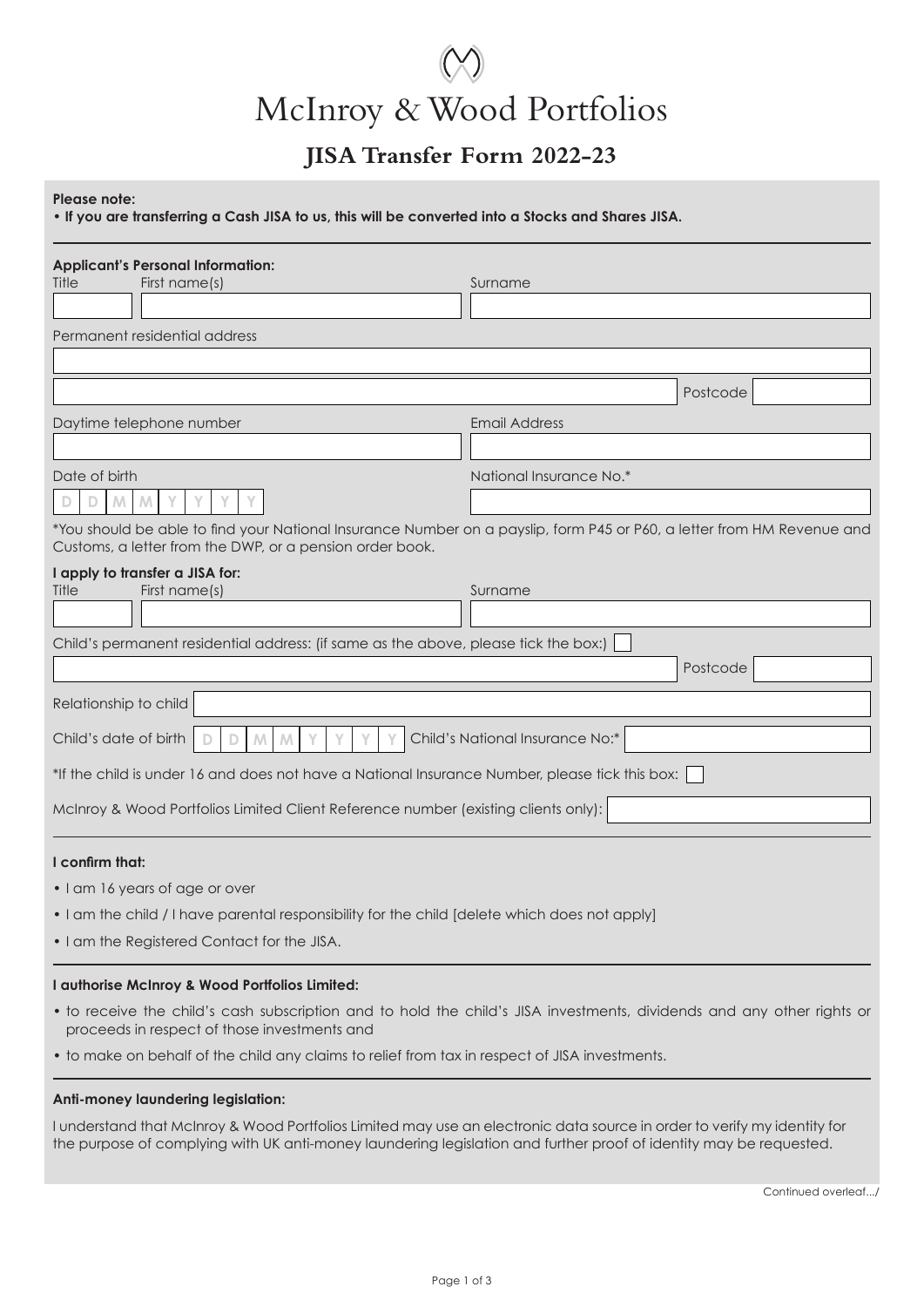## **Investment instructions:**

I hereby instruct you to invest in the undernoted MW Fund(s) in the child's name:

| Fund                                     | <b>SEDOL</b><br>(for office use) | Approx value<br>if known <sup>1</sup> | OR.<br>Percentage |
|------------------------------------------|----------------------------------|---------------------------------------|-------------------|
| MW Balanced Fund Personal Class          | B7RRJ16                          | £                                     | %                 |
| MW Income Fund Personal Class            | B8KQRW4                          | £                                     | $\%$ .            |
| MW Smaller Companies Fund Personal Class | B8NC4D9                          | £                                     | $\%$              |
| MW Emerging Markets Fund Personal Class  | B7SKS40                          | £                                     | %                 |
|                                          | <b>Total</b>                     | £                                     | 100%              |

Minimum value £1,000 per fund

### **Please note that all income will be reinvested in line with our JISA Terms and Conditions.**

#### **Declarations:**

- I have read the JISA Terms and Conditions contained in the Supplementary Information Document and the Key Investor Information Document(s) of the Fund(s) in which I wish to invest. I confirm I am familiar with the features of the Fund(s) as described in the Key Investor Information Document(s)
- I acknowledge that in requesting McInroy & Wood Portfolios Limited to arrange the transfer of this JISA, as detailed in the JISA Transfer Authority which accompanies this form, I am considered as an execution-only client by that company, and confirm that I have received no advice from them or any of their associates or representatives regarding the merits or suitability of investments to be held under this application.

#### **Using your personal information**

The personal information which you provide within this application form will be stored and used to help administer your investment in the fund(s). This may include the transfer of your personal information to our business partners and service providers, who assist in the administration of the funds. Their processing may be located outside of the European Economic Area.

The processing of your personal information will be carried out in accordance with our Privacy Policy, which you can access at the foot of our homepage on our website (www.mcinroy-wood.co.uk). Please read our Privacy Policy as it sets out your rights with respect to any personal information we collect from or about you and explains in more detail how we use that information to administer your investment.

### **Keeping you informed**

We would like to use your personal information to enable us to keep in touch and to send you other information which we think may be of interest to you. Such information could include our 'occasional articles' and information about events we hold. Under data protection legislation we require your explicit consent to use your personal information for these purposes. If you would like us to keep you informed in this way, please tick the box below.

I consent to McInroy & Wood using my personal information to keep in touch and to send me other information which may be of interest to me, such as your 'occasional articles' and information about your events. (Please tick the box.) :

| • I declare that this application form has been completed to the best of my knowledge and belief. |  |  |
|---------------------------------------------------------------------------------------------------|--|--|
|                                                                                                   |  |  |

| Signed                                                                                      |  | Date                                          |  |  |
|---------------------------------------------------------------------------------------------|--|-----------------------------------------------|--|--|
| <b>Checklist:</b><br>Before returning your JISA transfer form, please ensure that you have: |  |                                               |  |  |
| Completed your Personal Information                                                         |  | Signed the Transfer Authority                 |  |  |
| Completed the Investment Instructions Box                                                   |  | Completed the Existing Plan Manager's Details |  |  |

Send the form to:

Completed the Details of JISA being transferred

**64 St. James's Street, Nottingham, NG1 6FJ**

**McInroy & Wood Portfolios Ltd, Investor Administration,** 

Reviewed the "Using your personal information" section above and confirmed or otherwise your consent as requested

Read and signed the declaration on the Form

As part of the JISA Transfer Authority Form (below):